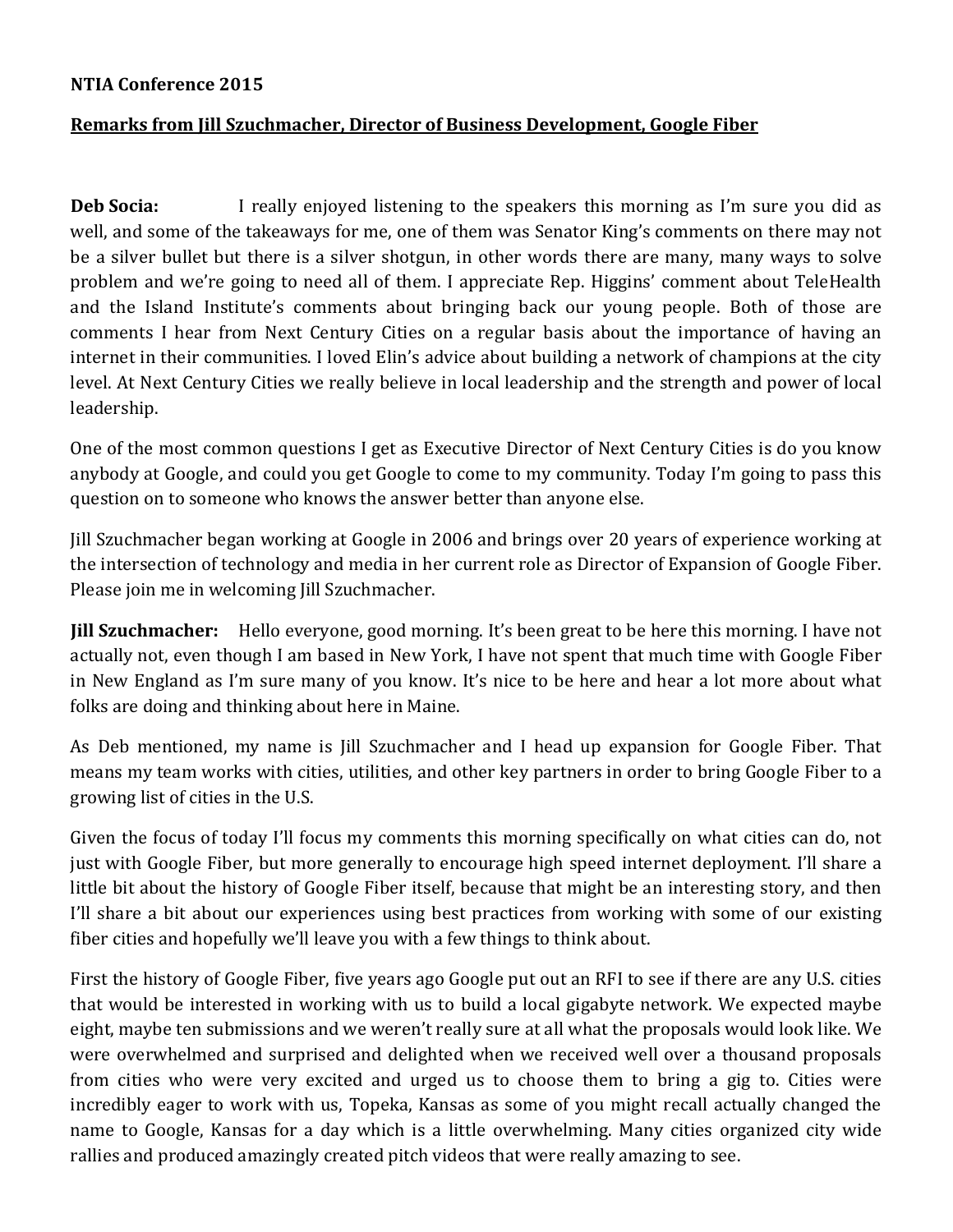One of the things that we learned through our process, we chose Kansas City and then we worked with Austin, Texas as our second fiber city and one of the things we learned is that demand was really only one part of the puzzle when it comes to building these types of networks. I'm sure many of you folks who work actually in city government, my next comments will probably resonate with you because one of the things we learned was how very hard it is actually to do, to build or deploy fresh city wide infrastructure.

In Kansas City and Austin we made announcements of our intentions first, and then began the planning work which really both started the clock in the minds of residents and the mind of cities in terms of expectations of when would fiber come and how long would this take. We hadn't even begun to understand the permitting processes, what construction requirements would be, understanding the right of way, pole access, all this stuff that goes into building a large scale network before you deploy and start construction of thousands and thousands of miles of fiber. We knew there had to be a better way and a more efficient way, so that's why last year we published a Google Fiber checklist to work with cities on an upfront joint planning process.

The checklist is a simple concept and maybe some of you have downloaded and read it. Since city wide fiber construction is such a big project the checklist provides an actionable plan to help cities and providers, not just us, get ready ahead of time. It's a selection of best practices recommended by Fiber to the Home Council, Gig-U, and other industry experts some of who are probably in the room today.

The goal is really to have a tool for any city that's preparing for any fiber builder. It's really not specific to Google Fiber.

Now that we've had a chance to work through the checklist with a number of cities, there's a few best practices that I'd like to share this morning.

First, have a strong vision for what abundant high speed internet can do for your community, both as it relates to speed and as it relates to access. As a provider we want to know that if we invest in building a network in your city your residents and businesses will want to use it. It seems simple but it is actually something that is important to think about. Your mayor and your city leadership team should be able to pitch the local need for speed to potential providers, and again this is not specific to Google Fiber at all, there's many, many solutions to this question and that network provider might be actually a municipal solution. It doesn't necessarily have to be a commercial provider like us.

It's also really important to understand the specific digital divide issues in your community and have a plan to address that. Every city is different. In Provo for example it's mostly seniors who are not connected and I would imagine that would be a similar situation here in Maine. The challenge looks different in Nashville, in San Antonio, and Charlotte, and each of the other cities we're working in. One best practice that we've seen was in the city of Raleigh, where they did a proactive study on the digital divide long before we started our engagement with them, looking at what the barriers were in Raleigh for their residents. Was it literacy, was it relevance, was it affordability, and then took those results and implemented what they call "Digital Connectors" which is actually a leadership development program for young people ages 14-21 that they set up to better connect their community.

The leadership in Raleigh had done that work before we started our conversation about bringing fiber and also AT&T is bringing fiber there, and also Frontier is bringing fiber to some parts of the triangle.